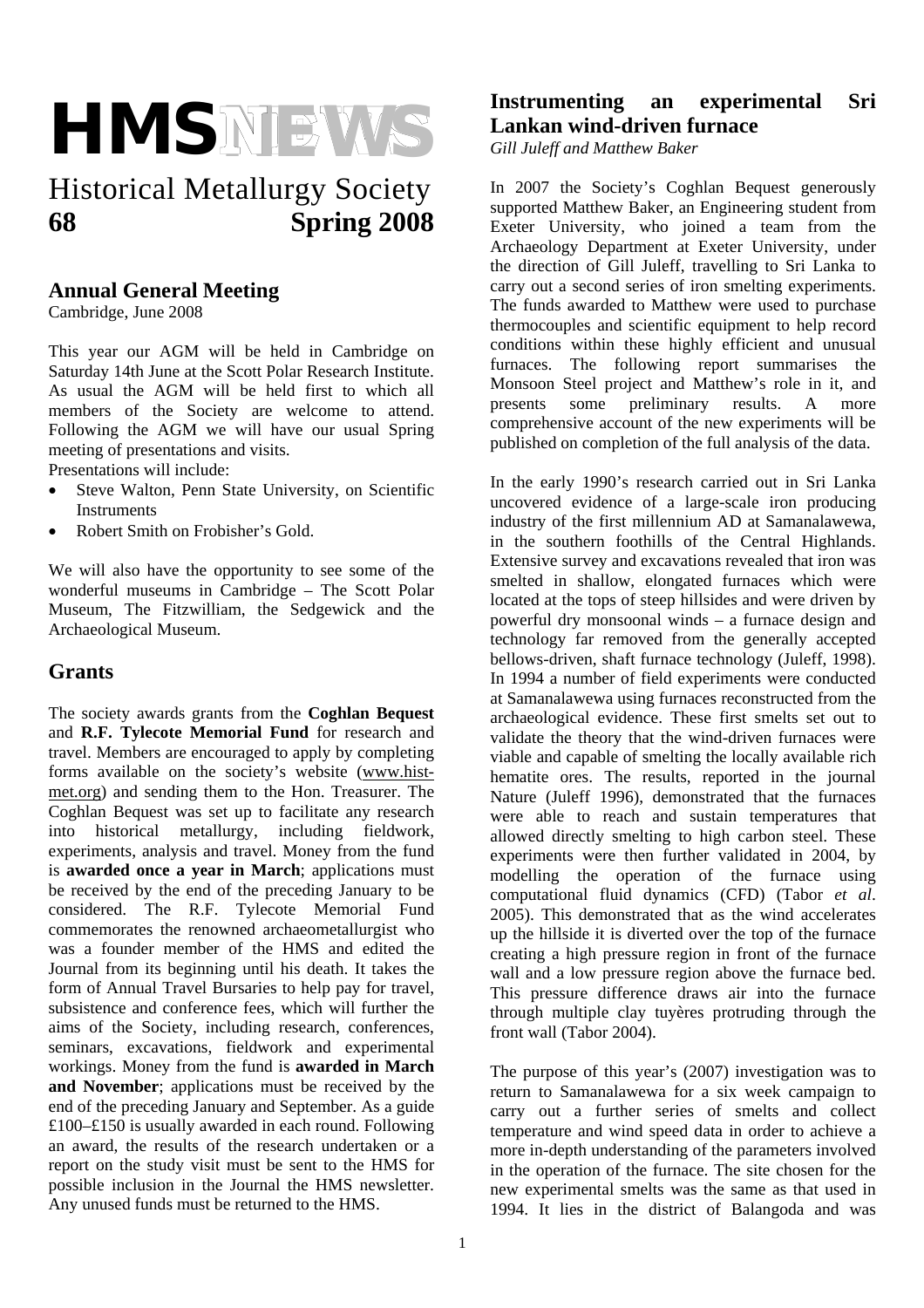designated the site code SM51 during the original archaeological survey (Juleff 1998). The site occupies the summit of an exposed ridge with an uninterrupted 180 degree aspect to the north, west and south and previous archaeological survey recorded a number of possible furnace locations indicated by single or pairs of upright stones used to terminate furnaces walls and by the extensive tumble of slag spreading down the western slope of the ridge. Two furnace locations were chosen for the smelting experiments. The first being the furnace built for the 1994 experiments, which had remained in reasonably well-preserved condition over the intervening 13 years. The second furnace was newly constructed in the position of an archaeological example marked by an upright stone. A total of four instrumented experimental smelts were carried out during the campaign, two in each furnace.

The 1994 trials indicated high temperature regions in the furnace 'corners' (the north and south ends of the furnace at the junction of the curving back wall and the straight front wall) and temperature variations across the furnace bed (Juleff 1998). One of the aims of the 2007 season was to investigate these observations further. To achieve this, temperatures were recorded both laterally across and vertically through the furnace by means of an array of thermocouples protruding through the front wall (Figure 1).



*Figure 1. Experimental set up for smelt 3 (Photograph: Monsoon Steel)* 

During the original trials, optical pyrometer readings taken by sighting through the tuyères suggested combustion zone temperatures in excess of 1500ºC and the potential for higher temperatures with increasing wind velocities. For the new trials, ceramic R-type thermocouples were chosen for use in the combustion zone region due to their ability to record temperatures up to 1600ºC. Less expensive N-type Pyrosil C sheathed thermocouples capable of temperature measurements up to 1250ºC were used for other locations in the furnace. An optical pyrometer, sighted through tuyères was used to collect additional

temperature readings from the black body emissivity of the charcoal. To leave airflow through the tuyère unimpeded, the R-type thermocouples were positioned penetrating the furnace front wall at a steep angle into the combustion zone a little above and in front of the tuyère mouth. The N-type thermocouples were set into the front wall horizontally and all connectors and cables were carefully labelled and then bundled and suspended above the slag tapping area in front of the furnace (Figure 1). Air temperatures were recorded throughout the smelts to calculate an accurate value for air density for further computational work.

Wind readings at the site were recorded by means of handheld anemometers throughout the six week period. The purpose of these readings was to examine diurnal wind patterns to determine optimum conditions and to correlate wind speeds with smelt progress and furnace temperatures. Wind data was collected from three locations across the site that corresponded with data collection points used in the 1990s, thus providing two datasets for the same site and time period (Juleff 1998). Readings were taken at heights of 0.5 and 2m to include the boundary layer caused by the ground effects. Wind direction was recorded by means of a stationary weather vane positioned on the leading west-facing edge of the ridge.

In brief, each smelt lasted approximately six hours, including an initial furnace preheat of approximately 45 minutes. Charging ratios of 1:1 charcoal to roasted ore by weight were used and each smelt consumed in the region of 90kg of ore. After charging the final ore further charcoal was added to maintain the fuel bed for a further 1–2 hours before the front wall of the furnace was broken down and the semi-solid products (slag and partially consolidated metal) removed. All of the smelts successfully produced free-flowing slag in significant quantities. However, while all of the smelts also produced reasonable quantities of metal (up to 15kg), very few well-consolidated lumps that could be termed 'blooms' were recovered. This is undoubtedly due to our lack of experience in operating the furnace rather than any shortcoming in its design.

Initial processing of the temperature data collected demonstrates steep vertical temperature gradients, with highest temperatures recorded, as would be expected, directly in front of the tuyères and lowest temperatures immediately below the surface of the charcoal bed at the top of the furnace. As the furnace is effectively driven by a pressure difference caused by the wind passing over the top of the furnace, the temperature immediately below the surface of the top of the charcoal bed behaves with less stability than that of the combustion and reaction zones (Figures 2a, b and c).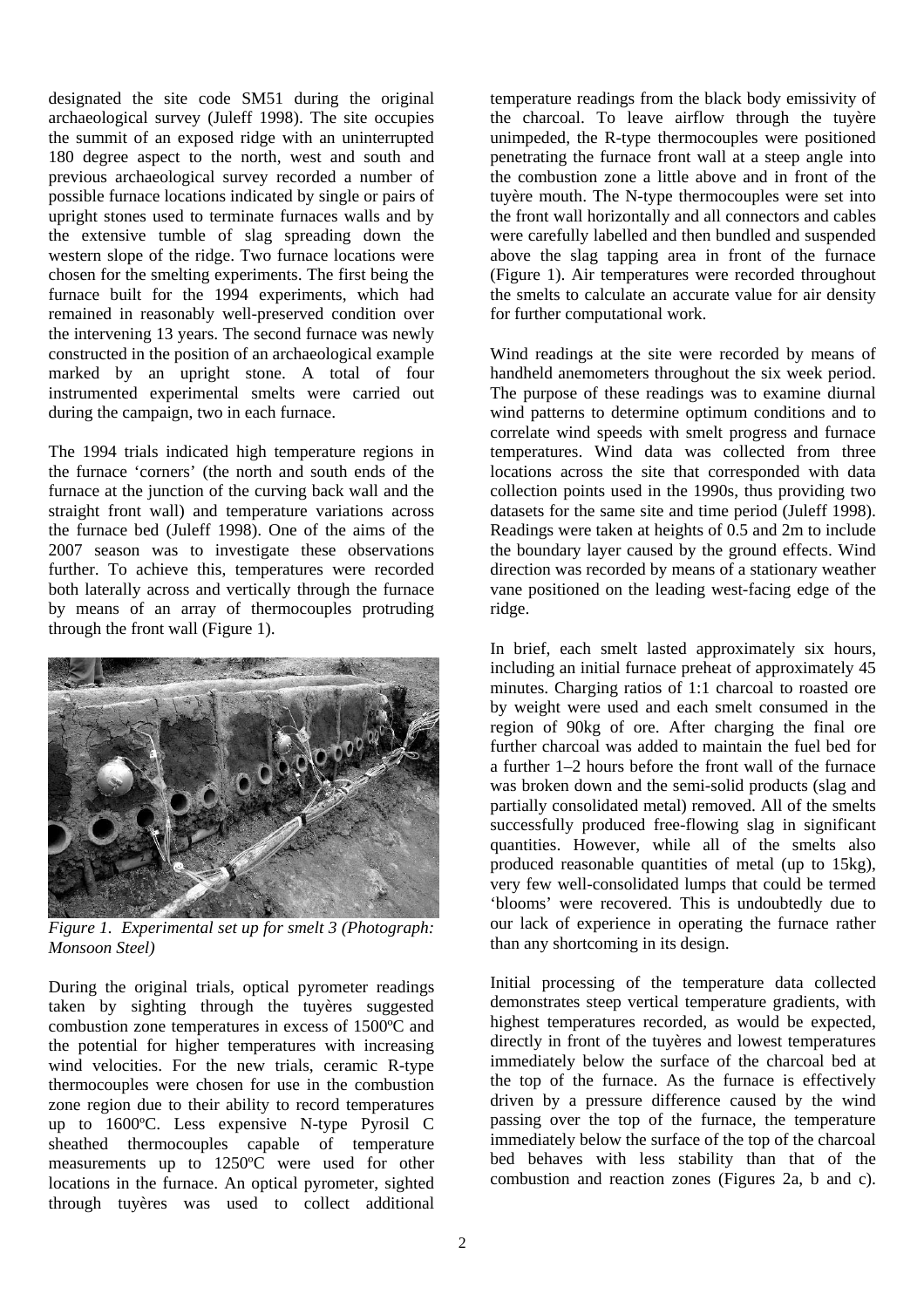

*Figure 2a. Furnace 1; smelt 3. Temperature change with elapsed time for the North 'corner' of furnace* 



*Figure 2b. Furnace 1; smelt 3. Temperature change with elapsed time for the Centre of furnace* 



*Figure 2c. Furnace 1; smelt 3. Temperature change with elapsed time for the South 'corner' of furnace* 

The combustion and reaction zones only deviate marginally with fluctuations of wind velocity once a steady state has been reached. Marked lateral variation was also observed, with the two ends of the furnace showing similar temperature ranges but far less stability

than the central zone. Once temperatures are established in the central zone they show very little variation with changing wind velocity.

Wind speed and direction data recorded during the campaign indicate a predominantly westerly wind with horizontal angles of attack in the region of 18º around the perpendicular, and speeds reaching in excess of 50kmph.

The 2007 smelting trials demonstrate the value of experimental archaeology in archaeometallurgy. The project drew considerable local interest within Sri Lanka with both newspaper and television coverage and a public lecture at Peradeniya University, Kandy, was attended equally by archaeologists and engineers. Future work will include the application of computational fluid dynamics modelling using the data collected from the experimental trials to analyse combustion, air flow and temperature gradients through and around the furnace. A paper on the full outcome of the research carried out on this campaign is in preparation.

#### Acknowledgments

The Monsoon Steel project was supported by the Archaeology Department's Exploration Fund, University of Exeter. The authors would like to thank Ms Nirmala De Mel and Prof. Lakdas Fernando for their enormous help and support in Sri Lanka. The second author would also like to thank the Historical Metallurgy society for the generous support through the Coghlan Fund which made it possible to collect a wealth of important data.

- Juleff, G 1996 'An ancient wind-powered iron smelting technology in Sri Lanka'. *Nature* 379, 60–63
- Juleff, G 1998 *Early Iron and Steel in Sri Lanka: A study of the Samanalawewa area*. Phillippe Von Zabern, Mainz
- Tabor, G R 2004 'CFD in the first millennium AD'. *Fluent News* 13, 36
- Tabor, G R, Molinari, D and Juleff, G 2005 'Computational simulation of air flows through a Sri Lankan wind-driven furnace'. *Journal of Archaeological Science* 32, 753–66.

Anyone interested in more information on Exeter's Master's course in Experimental Archaeology can visit www.ex.ac.uk/archaeology/prospective/maexp.shtml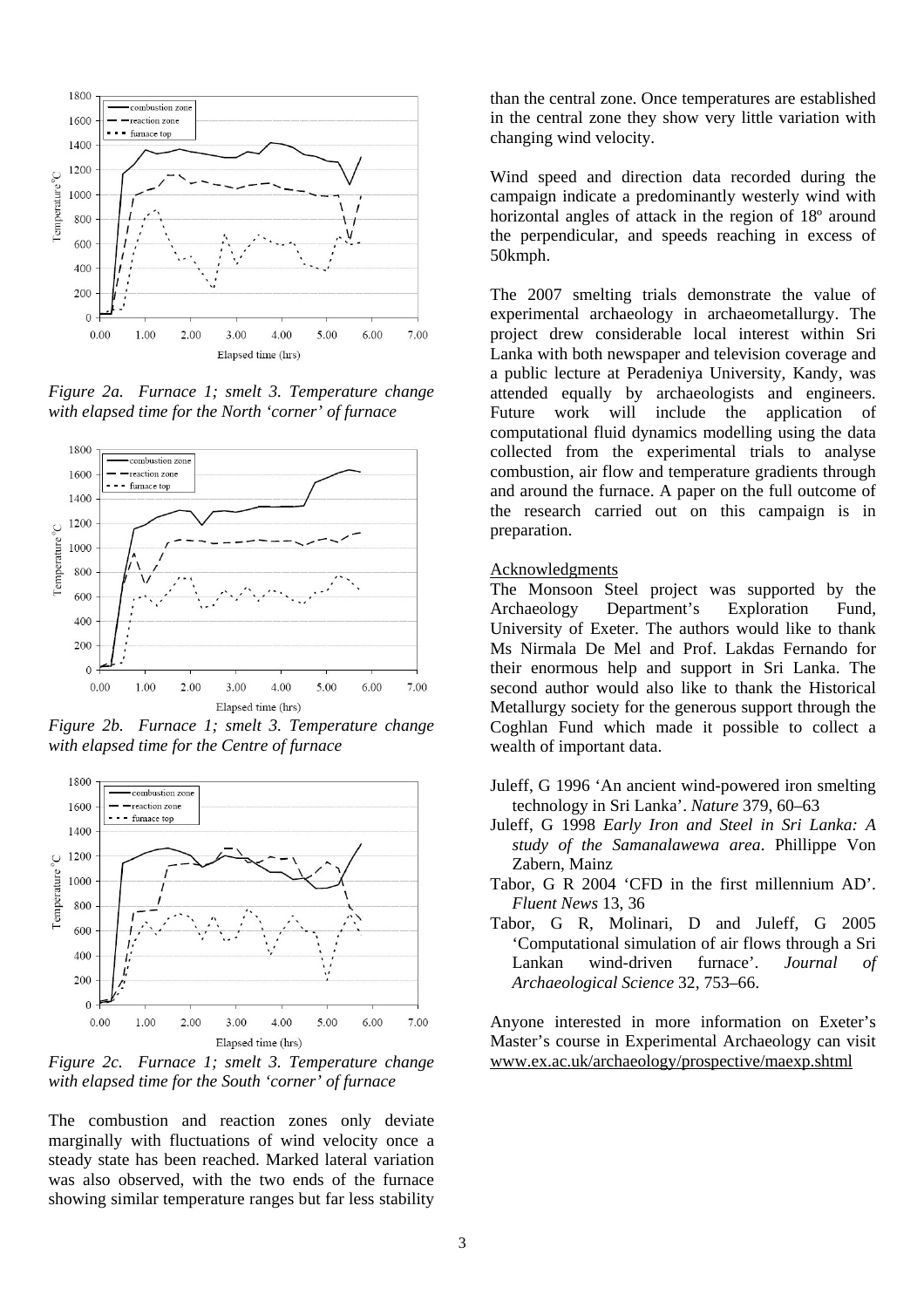## **2007 Field Work in the Laurion, Greece Area**

*John Kepper* 

My work in the Laurion, Greece area in September and October of 2007 was focused on various types of water collection systems that supplied the domestic and industrial needs during the 5th–4th century BC silvermining operations. Part of the field work was supported by the Coghlan Bequest for which I am very grateful. This is an interim report on the results of the study, and will be the basis for a more complete discussion of ancient water issues in the Laurion area for a future issue of *Historical Metallurgy*.

The normal ancient water collection systems described by Ardallion (1897) and Conophagos (1980), consist of cisterns and wells. Cisterns lined with a waterproofing compound, often accompanied by immediately adjacent settling basins, collected direct precipitation and surface runoff. Ardallion (1897) reported that the cisterns which directly supported the ore-washing workshops in Souresa and Botsaris Valleys were constructed along or very close to the thalweg of the main valleys where runoff concentrated (the thalweg is a line drawn along the lowest points along the entire length of a steam bed or valley in its downward slope). Rock-lined channels or low walls were sometimes used to guide these surface flows. Field study of the upper Souresa Valley, coupled with satellite images of both Souresa and Botsaris Valley to the north, show numerous cisterns excavated in bedrock on the slopes well above the valley floor. Although some can be tied to small orewashing workshops, many cannot be so linked and these were probably used for domestic water supply. Groundwater seeping through fractured bedrock was also collected in wells excavated in marble or schist throughout the area. These were likely entirely for local, domestic water supply needs.

A common stratigraphy throughout much of Greece consists of interlayered marble (limestone) and schist (shale) formations. The fractured marbles are often karstic (cavernous) and function as aquifers, while the sub-adjacent schists serve as an impermeable barrier to water infiltrating through the marble-generating springs. In Athens the spring systems found at the Acropolis and the Pynx Spring in the Agora are good examples of this relationship. Certainly the marble/schist stratigraphy in the Laurion area (Kepper, 2005, fig.2) appears amenable to such water sources and the search for spring sites and collection systems was a major part of the 2007 field study.

The Upper Marble Formation is known to be cavernous (e.g. Kitzo Cave and the large cavern with enormous cave-formations found in the Plaka Mine in 1895). A

recent hydrogeological report describes the Upper and Lower Marbles as aquifers of high permeability due to intense fracturing and 'great karstification' (cavern development). Evidence of past carbonate-bearing infiltrating groundwater commonly appears as deposits of travertine-like material lining fractures and openbedding surfaces in the marbles. In the eastern Attic Peninsula the winter-early spring rainfall, coupled with long dry summers, means that not only must water be conserved, but dependable sources found. Springs can represent such a dependable water source. The water supply issue is compounded with years of drought such as during the 4th century BC (Camp 1982) when the mines were in full production.

I focused on three areas in the search for springs as water sources; Souresa Valley which is associated with a concentration of ore-washing workshops, the Camaresa Ravine area (particularly a major south tributary blocked by an ancient dam), and the industrial quarter at Thorikos. All of the potential springs sites described here are associated with the Upper Marble Formation. None of them appear to be functioning today.

Two spring collection systems can be identified on the north slope of the upper Souresa Valley. One system consists of a broad shallow channel, which heads not far below the crest of the ridge in sequence of interbedded schist and marble. There is no natural channel here so the source of water must have been seepage through the fractured marbles along the contacts with the adjacent schist. A short distance down-gradient from the crest this channel is bounded by rock walls (Figure 1) which guided the flow. Slabs of rock covered the channel just in front of a collection basin (e.g. similar to covered channels of the Great Drain at the Agora in Athens). The shallow, unlined collection basin contains sediment composed of red-colored, layered sandy fine-gravel and nearby are fragments of coarse red pottery (amphora or hydrai) that were probably used to carry drinking water. Overflow from this basin appears to have followed a crude, shallow channel into a lined square cistern. The second spring is on the lower portion of the north slope just northwest of Conophagos' excavation of the orewashing workshops on the valley floor. The ancient spring developed along two, small east-west normal faults that offset the contact between the Upper Marble and the underlying Lower Schist. Thick, bright red terra rossa deposits developed in the marble along the faults. An irregularly shaped depression (about 10 meters wide and 3 to 4 meters deep) was cut to capture spring flow from the faults on its north wall. There is no lining here so the pit was for collecting, not storing water. The south wall is undercut both inside and outside of the depression and there appears to be a covered pathway here that slopes down into the spring. Both undercuts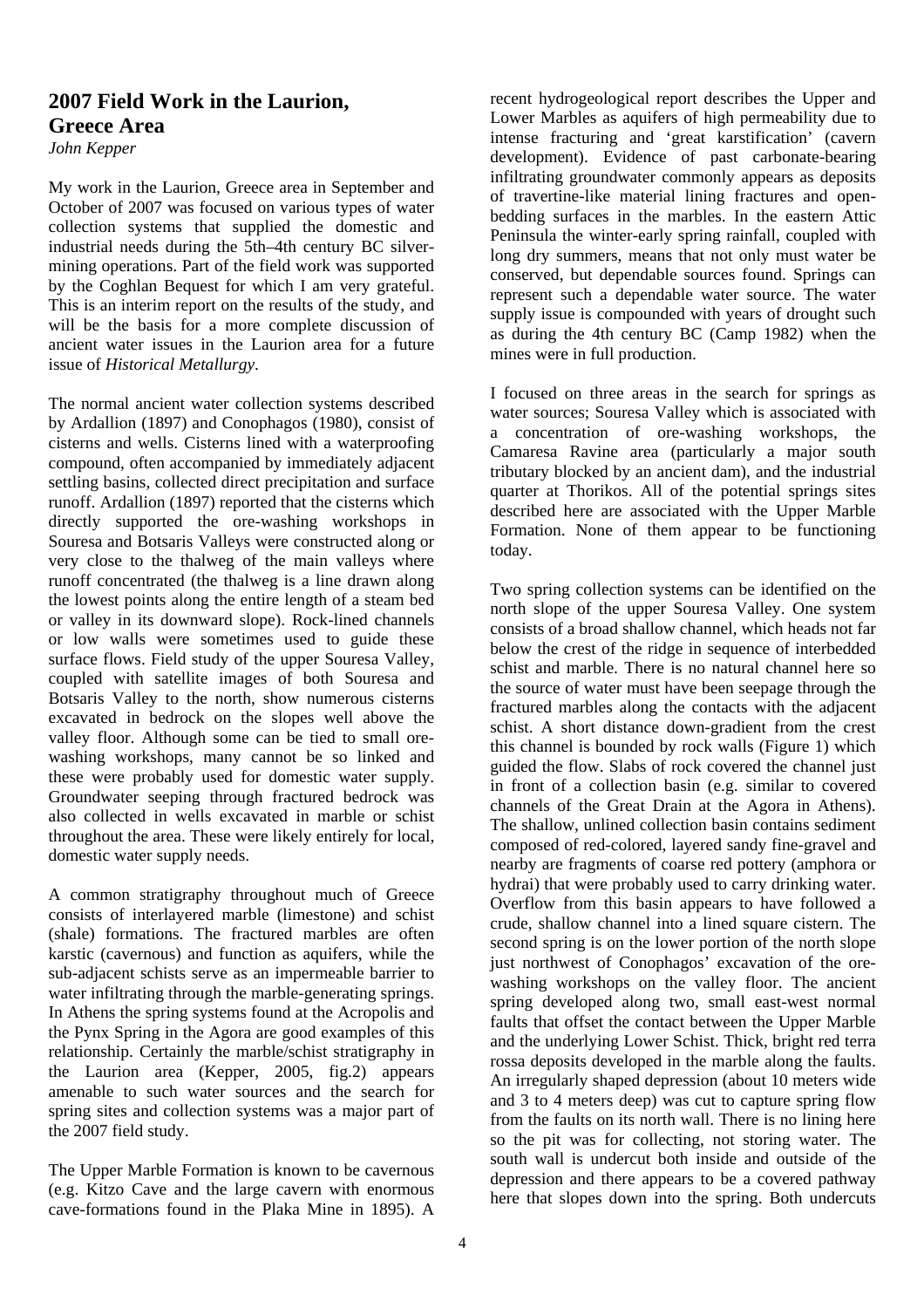are densely packed with brush and excavation will be necessary to work out the details of this site. Both of the spring sites on the north slope were in all probability for drinking water.



*Figure1. Rock walls conducted spring flow through a shallow channel into a shallow basin located just on the other side of the slab-covered portion* 

An ancient dam and retention basin (Figure 2) of mortar and rock construction with a waterproof coating (see Conophagos, 1980, 254, 268–269) was constructed across a tributary on the south side of the Camaresa Ravine. According to Conophagos, the chemistry of the waterproof coating matches coatings found in ancient cisterns throughout the area and suggested to him that the dam/retention basin are of a similar age. The placing of such a well-built water collection structure here suggests that there was a dependable, up-gradient water source. This tributary heads in a steep ravine eroded into highly fractured marble located immediately east of the Chaos Kitzo structure. The tributary is densely choked with vegetation and only the uppermost part of the ravine was accessible, exposing travertine-filled fractures in marble that reflect past seepage. The Chaos Kitzo (or Trou de Kitzos) structure is about 150 meters wide and 50 meters deep. It is partially filled with large blocks of the Upper Schist and the underlying Upper Marble formations and appears to be a collapse structure (Figure 3).



*Figure 2. Ancient dam extends across a tributary valley to Camaresa Ravine. The south wall of the retention basin in the background runs along the south side of the thalweg of the tributary* 



*Figure 3. West and north walls of the Chaos Kitzos described here as a collapse structure. Blocks of tilted Upper Marble formation show in the foreground. On the north wall a north-striking, normal fault cuts across the marble. Such faults may have been involved in the development of the collapse structure* 

According to Huet (1885, 561) CFML excavated a gallery in the 1880s which intercepted the collapse structure at the 64 meter (altitude) level, (which means it extends at least 116 meters from the rim). Conophagos (1980 199) indicates the depth to the 3rd contact ore zone in the Camaresa area is on the order of 110 meters with depths decreasing in areas farther east and south in the direction of the collapse structure. At 64 meters the collapse structure would extend across the Lower Schist and into the top of the Lower Marble Formation including the  $3<sup>rd</sup>$  contact ore zone. Huet (1885) says that the collapse is pre-19th century and post-ancient mining based on the absence of ancient galleries within the chaos area. However, the absence of ancient workings may largely be due to the presence of large volumes of calamine (obsolete term for smithsonite or zinc carbonate) here at the 3rd contact. 'Calamine' was waste rock to the ancient miners and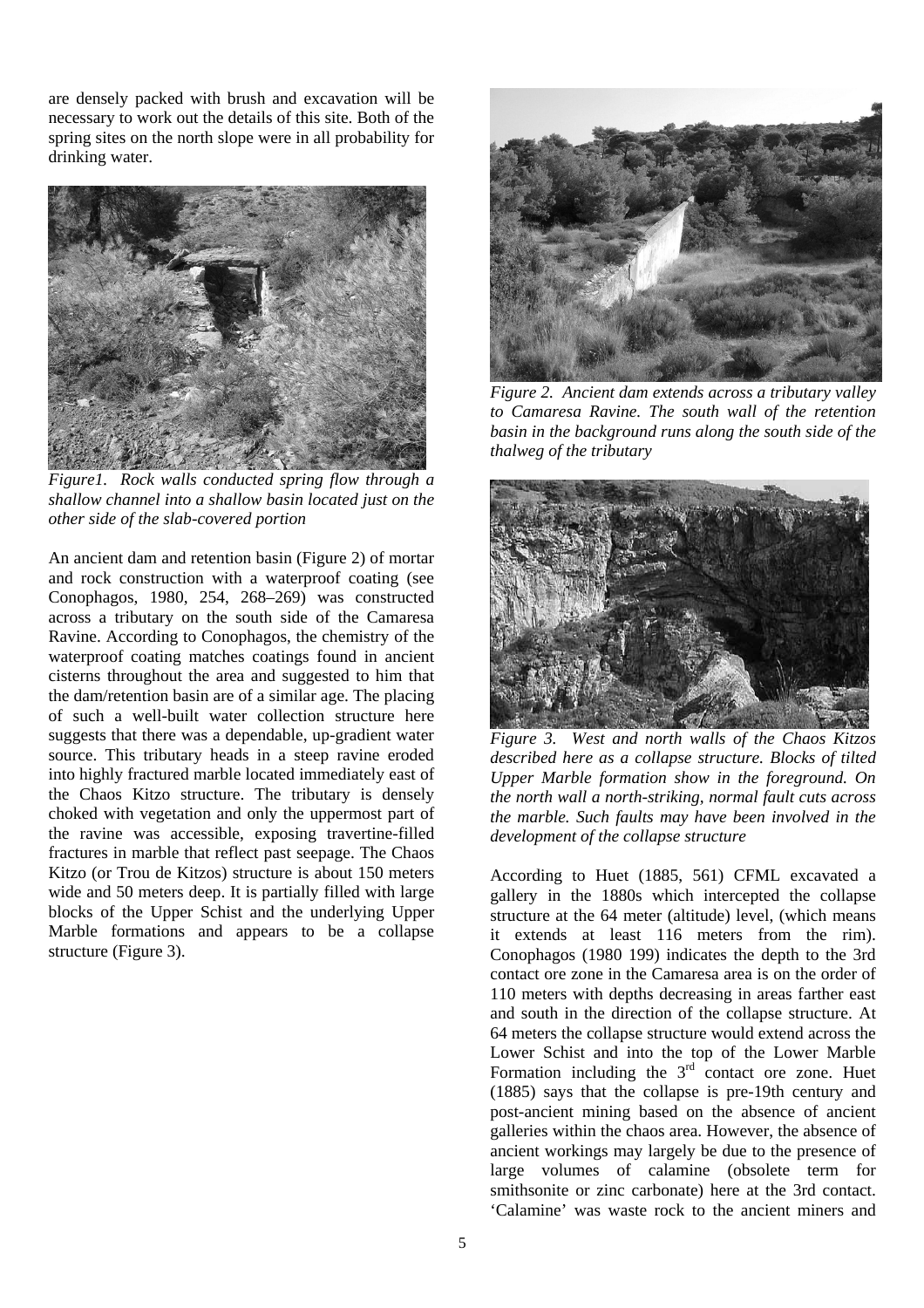rich ore to CFML. M. Simonet, one of the CFML engineers, is quoted in Huet to the effect that the chaos is a large chimney structure through which water infiltrated to produce the huge volumes of calamine at the 3rd contact zone in the vicinity of the chaos structure. If so, it is much older than the ancient mining. The most likely explanation for the chaos structure is that it resulted from collapse of the overlying rocks into a natural cavern in the Lower Marble before the time of the ancient mining. The dam and retention basin further suggest that the collapse structure was probably in existence prior to the 5th-4th century BC mining operations. At the surface it may have served as a catchment basin directing some of the infiltrating meteoric waters down through open fractures and into the lower parts of the ravine where spring flow was captured in the retention basin. There are no orewashing workshops in the vicinity of the dam so the water use was likely for domestic or possibly agricultural purposes.

The final example of a water-collection system associated with seepage through fractured bedrock is in the Industrial Quarter at Thorikos. The buildings themselves are built into the bedrock which here is the Upper Marble Formation. A fracture in the marble making up the rear wall of a room extends south across the floors of several adjacent rooms. A narrow channel, with at least one small settling basin, was excavated along the fracture and conducted the seepage to a lined cistern cut in marble. Once again the spring was the source for a domestic water supply.

### References

- Ardaillon, E 1897 'Les Mine du Laurion dans l'Antiquite', reprinted in D A Kounas (ed) 1972 *Studies on the Athenian Silver Mines of Laurion*  (Kansas)
- Conophagos, C 1980 *Le Laurium Antique et la Technique Grecque de la Production de l'Argent*  (Athens)
- Camp, J McK 1982 'Drought and famine in the 4th century BC', in *Studies in Athenian architecture, sculpture, and topography presented to Homer A Thompson, Hesperia Supplement* 20, 9–17
- Huet, M A 1885 *Sur le Laurium*, Deuxieme Memoires la Societe des Ingenieurs Civils de France, 1–42
- Kepper, J 2005 'Third Contact ore mineralogy at Laurium Greece'. *Historical Metallurgy* 39, 1–11

## **Steel in Britain in the Age of Enlightenment**

*Chris Evans* 

Chris Evans (University of Glamorgan) opened the colloquium by pointing out the remarkable transformation of the steel sector in the British Isles between the 1680s and the 1720s. From being peripheral to European steel making, England suddenly became its most dynamic centre. The German lands, which had been the source of most of Europe's steel in the early modern period, were challenged in dramatic fashion. Moreover, English makers did so by employing the cementation method rather than the "direct" methods practised in central Europe. Although it did not originate in the British Isles, the cementation furnace was to be domesticated as a distinctively English technology. The blister steel produced by the cementation method was an imperfect material, however; hence the search for a supplementary refining technique that could render the steel more homogeneous in structure and predictable in its qualities. It was this imperative that led to crucible steel, whose development by Benjamin Huntsman provides one of the most celebrated episodes in the traditional telling of British industrialisation.

Paul Belford (Ironbridge Gorge Museum Trust) addressed the seventeenth-century beginnings of cementation steel-making in the British Isles. He noted that early steel makers often spoke of the 'art, trade, mystery and business' that they practised. Historians have tended to adopt a limiting focus on 'trade and business'; archaeologists, Belford suggested, were more attuned to issues of 'art and mystery', and were in a position to produce a richly contextualised picture of early steel manufacture. Reporting on the excavations he has recently directed at Coalbrookdale (see HMS NEWS 59 and *Historical Metallurgy* 41), he drew attention to the very specific intellectual and political setting for the programme of industrial investment undertaken by the Brookes, the Shropshire gentry family that built the first known cementation furnace in England *c*.1620. The mental framework was provided by the Reformation and the Renaissance, the political context by the sequestration of monastic lands and recusancy. This was a presentation that nimbly visited both European-wide currents of thought and (literally) parochial developments.

The Coalbrookdale furnaces ceased production in the 1680s. Their foundations were incorporated into later structures, and it is only now that basic data about their dimensions and alignment are being retrieved. Deducing their design and the work practices associated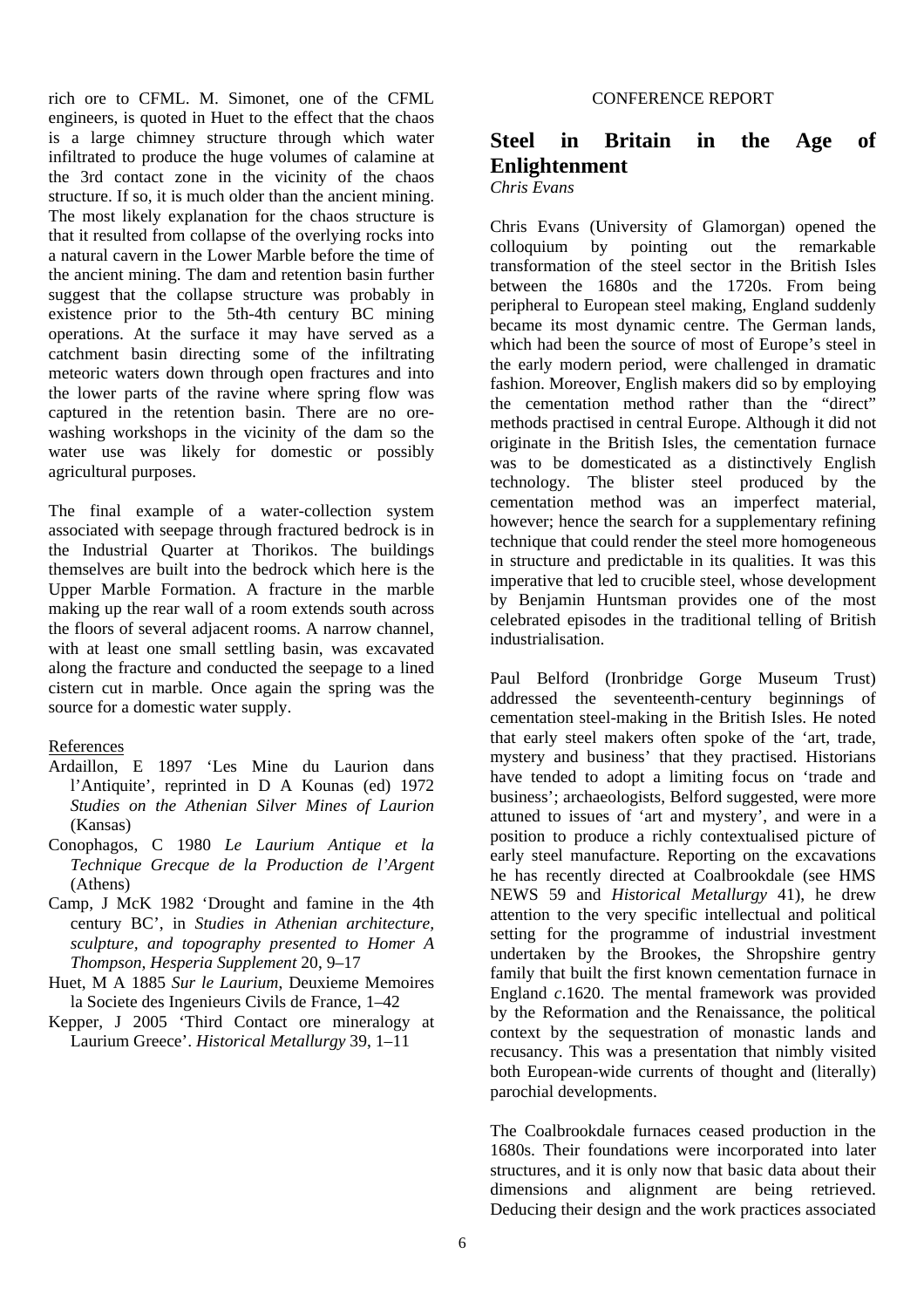with them will be taxing. But even when researchers have abundant surface remains to study problems of interpretation can be acute. This was the message of David Cranstone (Cranstone Consultancy), who excavated and conserved the cementation furnace at Derwentcote in County Durham on behalf of English Heritage in the 1980s. Cranstone detailed Derwentcote's importance within the wider context of steel-making in the eighteenth-century North East. He also reviewed the theoretical changes that have swept archaeology in the twenty years since he completed his work on the site. In an exemplary piece of auto-critique, Cranstone repented of the assumption he once brought to the structures at Derwentcote: that function determined form. Archaeologists of industry should, he argued, be readier to acknowledge symbolism or formalism in the design of industrial plant. Reflecting on the shift from processual to post-processual archaeology, he also queried whether archaeologists should strive to reconcile the archaeological and written record, as he did in the 1980s; actively seeking discrepancies between the two, he suggested, might be more fruitful.

If Cranstone's paper stressed the need to understand the vernacular in eighteenth-century steel making, the contribution of Göran Rydén (University of Uppsala) dealt squarely with issues of enlightenment. Rydén examined the career of Sven Rinman (1720-1792), the Swedish metallurgist, intellectual and state official. Rinman grappled with the nature of knowledge: how was steel to be defined? In the absence of a secure chemical understanding, it was the consumers of steel – not producers, much less scientists – who were the arbiters. The sphere of circulation, for Rydén, was at least as important as that of production. Rydén also paid attention to Sven Rinman's changing conception of human agency. Early in his career, Rinman subscribed to the conventional wisdom of Swedish mercantilism, that divine providence had furnished humankind with all the resources necessary for a balanced social existence. The bounty of nature was paramount; the human art used to alter it was of far lesser importance. But Rinman's later writings – his *Järnets Historia* of 1772 and his *Bergswerks Lexicon* of 1788-89 – show him grappling with questions of agency and broaching, however hesitantly, the possibility of sustained human betterment.

Liliane Pérez (Conservatoire national des arts et metiers, Paris) also concentrated on human ingenuity. Her paper provided a startlingly fresh perspective on the business career of Benjamin Huntsman. Using the records of William Blakey, a prominent French 'toy' maker and merchant, she demonstrated that the making of crucible steel was not the only activity in which the Huntsman firm engaged. Indeed, the correspondence

that passed between Sheffield and Paris in the 1760s suggests that the making of steel was a relatively minor element in a portfolio of business ventures. Huntsman traded in a variety of steels, not just the fabled cast steel to which he lent his name. Indeed, Huntsman emerges from Blakey's accounts more as a dealer than an industrialist: he shipped Blakey manufactured goods – some of them made from steel, others not – from suppliers across the north of England. Commercial agility and an attention to the demands of overseas customers for new types of tools or decorative wares were the distinguishing marks of Messrs Huntsman & Asline. Benjamin Huntsman should be seen in this light, Pérez argued, not as the 'heroic' inventor of legend. Her conclusion was striking: Huntsman steel was an achievement of Enlightened Europe, not a product of the British Industrial Revolution.

Simon Barley (University of Sheffield) also dwelt upon the importance of Benjamin Huntsman in the course of his presentation on saw manufacturing in the Sheffield region. Saw making was a well-established trade along the border between Derbyshire and Yorkshire, but the 1750s and 1760s witnessed major changes in technology and the organisation of production. The rolling of steel was substituted for the hand forging of sheets, and crucible steel became the material of choice for the leading makers. The new breed of manufacturer typically had a background in steel making and came equipped with significant capital; 'little mesters', the backbone of most Sheffield trades, were conspicuously absent. Barley exploited the archive of Joseph Wilson (1723–1796), who moved into the saw business in the late 1760s, to demonstrate the dynamics of the trade. Wilson operated a mill on the river Porter to the south of Sheffield, processing steel for a very large number of local users. But his business interests were diverse. The wheel on the Porter was also used to grind snuff on an extensive scale, and Wilson dealt in plated silver goods as well as steel tools. Indeed, Wilson was a merchant quite as much as he was an industrialist. As the exporter of locally made wares, he made crucible steel part of an expanding basket of Sheffield goods that circulated through the Atlantic world.

Hans Ludwig Knau (independent scholar, Kierpse) spoke on early modern iron and steel manufacture in the *Südergebirge*, the hilly region to the south of the Ruhr basin. This was a region of great political complexity, divided between competing jurisdictions and confessional authorities. It was also characterised by technical diversity, with iron and steel being processed by a variety of sub-regional specialist methods. Knau offered a guide to this landscape, ranging from the mining and smelting operations of the Siegerland to the wire-drawing townships of Altena, Lüdenscheid and Iserlohn. The *Südergebirge* was the source of much of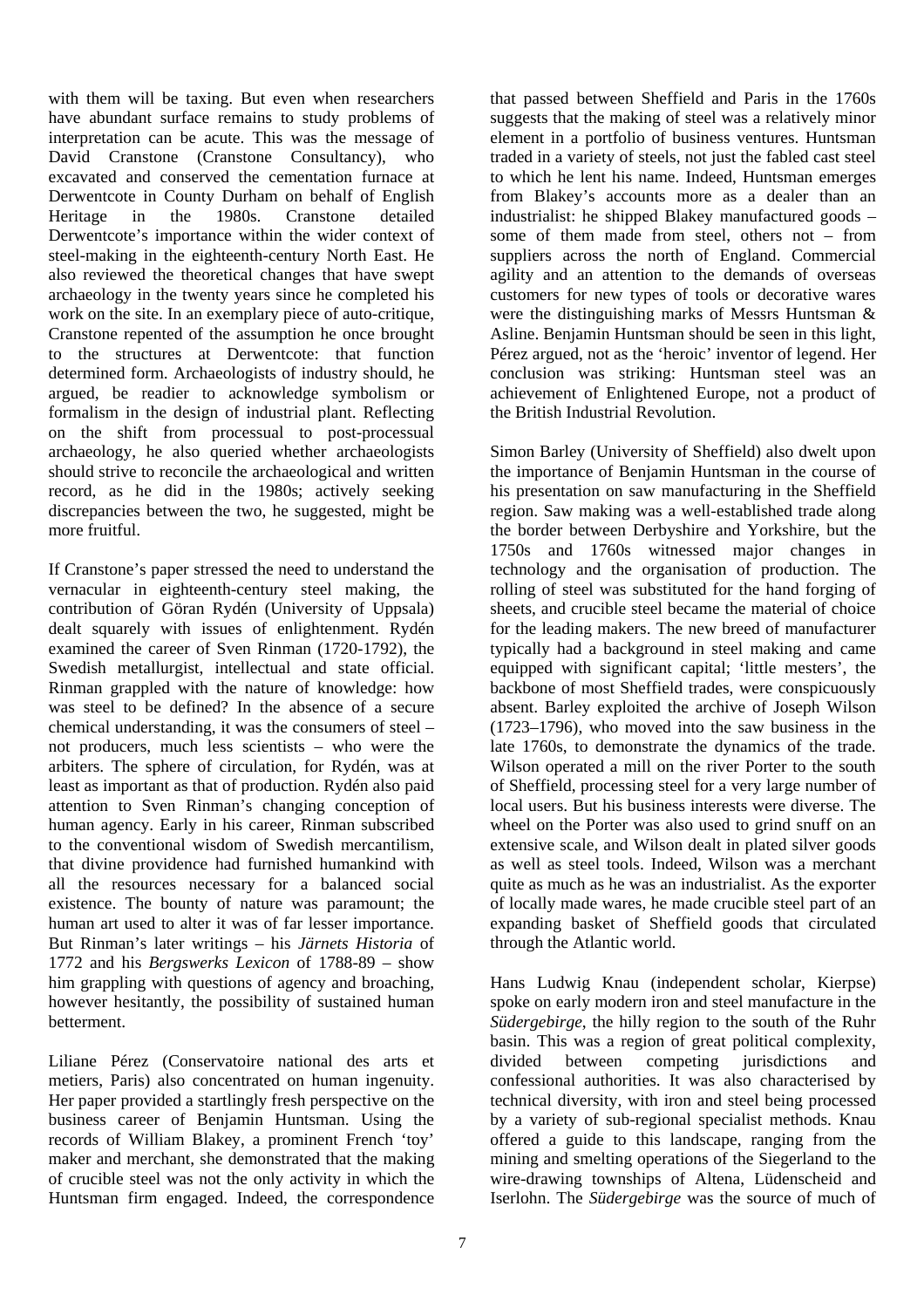the high-grade German steel that was imported into Britain before the rise of domestically produced cementation steel (and that continued to be imported for specialist uses long after). The *Südergebirge* was also the point of origin for the steel refining techniques that were transplanted to the North-East of England at the turn of the eighteenth century and used to process blister steel, yielding what was misleading called 'German' steel. Knau took as his point of departure a report prepared by the Prussian official Friedrich August Alexander Eversmann, published as *Übersicht der Eisen- und Stahl-Erzeugung auf Wasserwerken in den Ländern zwischen Lahn und Lippe* in 1804, and the writings of the businessman Ernst Alexander Jägerschmid. Both looked to England for inspiration. Indeed, Eversmann (1759–1837) was one of several Prussian functionaries who journeyed there in the 1780s. Both noted a short-lived cementation furnace at Altena, but differed as to why the English-style "artificial steel" it produced did not find a local market. Knau demonstrated how, in their respective careers, Eversmann and Jägerschmid raised important questions about the role of the state in stimulating or imposing 'enlightenment'. How were 'archaic' guild regulations to be distinguished from 'rational' guidelines? And what separated effective local mechanisms for the transmission of tacit knowledge from self-satisfied parochialism?

The role of guild regulation featured centrally in the presentation of Joan Unwin (Archivist to the Company of Cutlers in Hallamshire). The 1624 Act of Incorporation that established the Company of Cutlers in Hallamshire laid down that all bladed goods made within the Company's jurisdiction – the town of Sheffield and its immediate hinterland – should have an edge of steel. The Company was given powers to enforce this regulation. All cutlers were obliged to register an identifying mark that would be stamped on their goods, and the Company's six Searchers were authorised to enter workshops in pursuit of 'deceitful wares' that contained no steel. For much of the ensuing century and a half the detection of illicit goods was not a major concern for the Company, but by the 1770s there was increasing alarm at the number of cast iron wares that were being passed off as steel-edged. The reputation of Sheffield-made goods was now recognised internationally; so much so that local cutlers abandoned the practice, once common, of marking their products in a way that suggested London manufacture. Indeed, German cutlers were now counterfeiting Sheffield marks. If the town's cutlery was to maintain its hardwon reputation the suppression of cast iron wares was highly desirable. Outright suppression proved impossible, however. Instead, the Company focused on having cast iron cutlery firmly distinguished from the authentic steel-edged article.

The theme of quality control continued in the paper of David Starley (Royal Armouries Museum), who presented the findings of recent archaeometallurgical studies of armour and weapons in the Royal Armouries and other collections. Metallographic examination allows the method by which an artefact's constituent steel was made to be determined. Applying such techniques to arms and armour has several major advantages: most of the material can be closely dated and provenanced, it generally survives in sound condition, and contrasts between elite and munition quality can be made. Above all, developments in the age of Enlightenment can be viewed against long-term trends in ferrous metallurgy, which, in a wide-ranging review, were here taken back to the Dark Ages. Starley reported on X-ray investigations of eighteenth-century sword blades to demonstrate how artefactual evidence can extend archival knowledge. Using X-rays, the marks of artisanal makers in Birmingham can be detected under those of the official contractors who supplied the Board of Ordnance – the only names to appear in the written record. (Starley's presentation was also enlivened by video footage that demonstrated the extraordinary elasticity of eighteenth-century sabre blades.)

The historical potential of laboratory-based investigative techniques was taken up by Marion Unwin (University of Nottingham) and Joan Unwin (Archivist to the Company of Cutlers in Hallamshire). 'What's in a knife? Ultrasonic non-destructive evaluation of metal artefacts' was a lucid exposition of the benefits of adopting cutting-edge diagnostic technology from the world of electrical engineering. Ultrasonic nondestructive evaluation (NDE) techniques are widely used for the assessment of many safety-critical engineering structures. They can also be used for the evaluation of archaeological finds, providing information about the internal structure of metal objects. By being able to gauge the dimensions of metal layers, to assess the quality of welds, and to pinpoint the position of inclusions, NDE can yield information from which manufacturing techniques of which there is no written record can be deduced. The application of NDE to historic artefacts with their rough surfaces and irregular crystalline structures presents many practical difficulties, but the interpretative possibilities are considerable.

Jean-François Belhoste (École Pratiques des Hautes Études, Paris) spoke on Gabriel Jars and his *Voyages metallurgiques* (1765). He addressed a paradox of French industrial history. Although France was the largest single producer of bar iron in eighteenth-century Europe, she made virtually no steel – just a few hundred tons annually in the Dauphiné. In the early eighteenth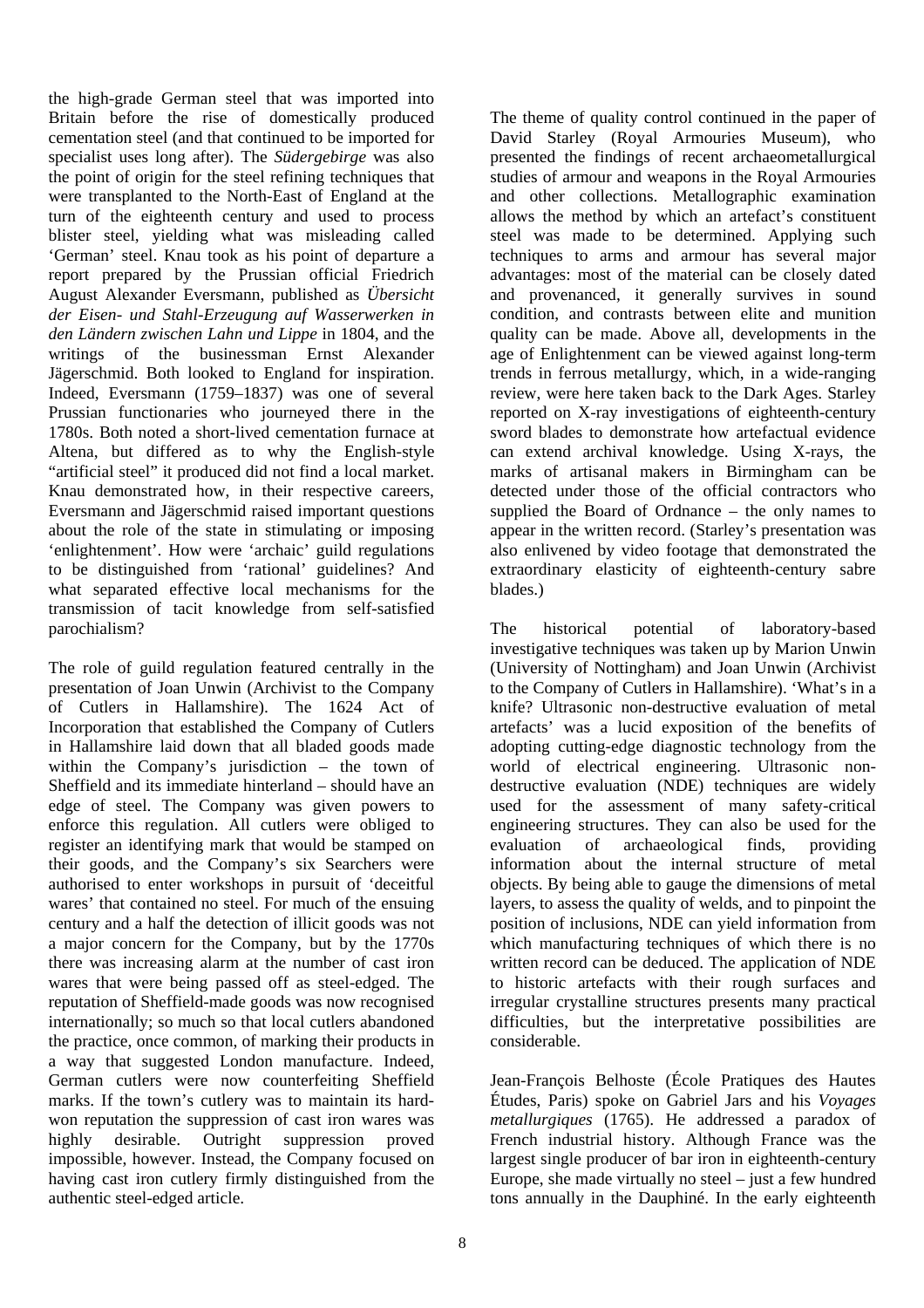century the French state sought to rectify this imbalance by promoting a domestic manufacture of steel. This was the context for Réaumur's *L'art de convertir le fer forgé en acier* (1722), a major attempt to theorise the properties of steel. Réaumur's practical exercises, although heavily subsidised, came to nothing, however. State sponsorship also underpinned attempts to master the cementation technique in the 1720s and 1730s. None succeeded, despite the best advice of the Academy of Sciences. The 1750s saw a new emphasis on the part of the authorities. When Gabriel Jars (1732- 1769), a star pupil of the École des Mines, was commissioned to investigate foreign steel making he was warned against attempting a scientific understanding of the processes involved. His brief was to record the actual work procedures in minute detail. Observation of the concrete was to take precedence over abstract theorising. Jars was also to pay attention to questions of policy. Was the use of Swedish irons absolutely necessary for the success of the cementation method? (Réaumur had denied that it was.) And was the looseness of state regulation in England a help or hindrance to industrial development?

The attention of Gabriel Jars was fixed on cementation steel, not the crucible steel that was beginning to attract European-wide acclaim at the time of his visit to Britain. Chris Evans (University of Glamorgan) closed the colloquium by taking a fresh look at the origins of the crucible method. He took as his text the *Essays concerning iron and steel* (1773) of the London cutler Henry Horne. Horne's version of crucible steel's beginnings stands in stark contrast to subsequent historical accounts. Nineteenth and twentieth-century historians saw crucible steel as rooted in Sheffield, flourishing in an empirical metalworking tradition. This was Huntsman steel: *vernacular* and *provincial*. Henry Horne presented a very different genealogy. Benjamin Huntsman was not mentioned at all; nor was Sheffield. For Horne, crucible steel was developed in London; its progenitors were men of learning, intellectually and socially well-connected. The essential coordinates of crucible steel were *metropolitan* and *enlightened*. Whatever the factual basis for this argument, Horne's *Essays* do provide an alternative perspective on one of the key new materials of the eighteenth century. Horne discussed steel in the context of French *savants* and English encyclopaedists; he spoke of it in relation to contemporary scientific preoccupations such as electricity and magnetism. Evans suggested that Horne's account, however tendentious, offers a way of understanding crucible steel in ways that engage with current preoccupations in the history of enlightened Europe.

*Steel in Britain in the age of Enlightenment* brought together specialists from a variety of backgrounds. The

papers they delivered suggested a variety of interpretative approaches. They also shared features in common, enough to suggest a new research agenda. Questions of knowledge were to the fore. How was steel understood in the age of Enlightenment? Both Liliane Pérez and Göran Rydén emphasised – in Kantian terms – the importance of synthetic knowledge (that grasped through use, through comparison with rival materials) for eighteenth-century consumers; it was knowledge generated in the marketplace. Analytical knowledge (that gained through a testing of steel's inherent qualities) was less widespread and less esteemed. The prestige of the laboratory was a matter for the future. Because the purchasers of steel did so much to define its essence – and the science of chemistry did so little  $-$  it is vital that steel is not studied in isolation. Steel circulated in company with many other materials and intersected with them in different ways. Jean-François Belhoste noted how Gabriel Jars was instructed to investigate the full range of coal-burning industries in Britain – vitriol manufacture and salt making as well as ferrous metallurgy – and Chris Evans drew attention to the ways in which crucible steel was employed as a decorative substance, to be used in conjunction with other high-value materials such as Josiah Wedgwood's jasperware. Indeed, it would be a mistake to demarcate the steel sector from other manufacturing activities. As Simon Barley pointed out, Sheffield's saw trade was driven forward by men who acknowledged no divide between steel casting and other industrial processes. Thomas Boulsover, to take one conspicuous example, was an innovator in both the rolling of steel and the making of *bijou* Sheffield-plate articles.

Both Paul Belford and Chris Evans sought to carry the discussion of steel beyond Sheffield. The adopted home of Benjamin Huntsman achieved global dominance in the early nineteenth century, but the origins of cementation steel making were to be found in Shropshire, and a significant role for London in the development of crucible steel cannot be ruled out. David Starley suggested a more far-reaching shift of horizon, pointing out the antiquity of liquid steel productions methods in south Asia.

The historiography of steel is very much skewed towards the study of production. There is still much that can be done here, not least through some of the diagnostic methods championed by Marion Unwin and David Starley, which can do much to aid interpretation in an area where archival documentation is not abundant. Nevertheless, for several participants it is the end uses of steel that now call for urgent attention. Despite the expansion of steel making in the British Isles in the first half of the eighteenth century the metal remained relatively expensive and was employed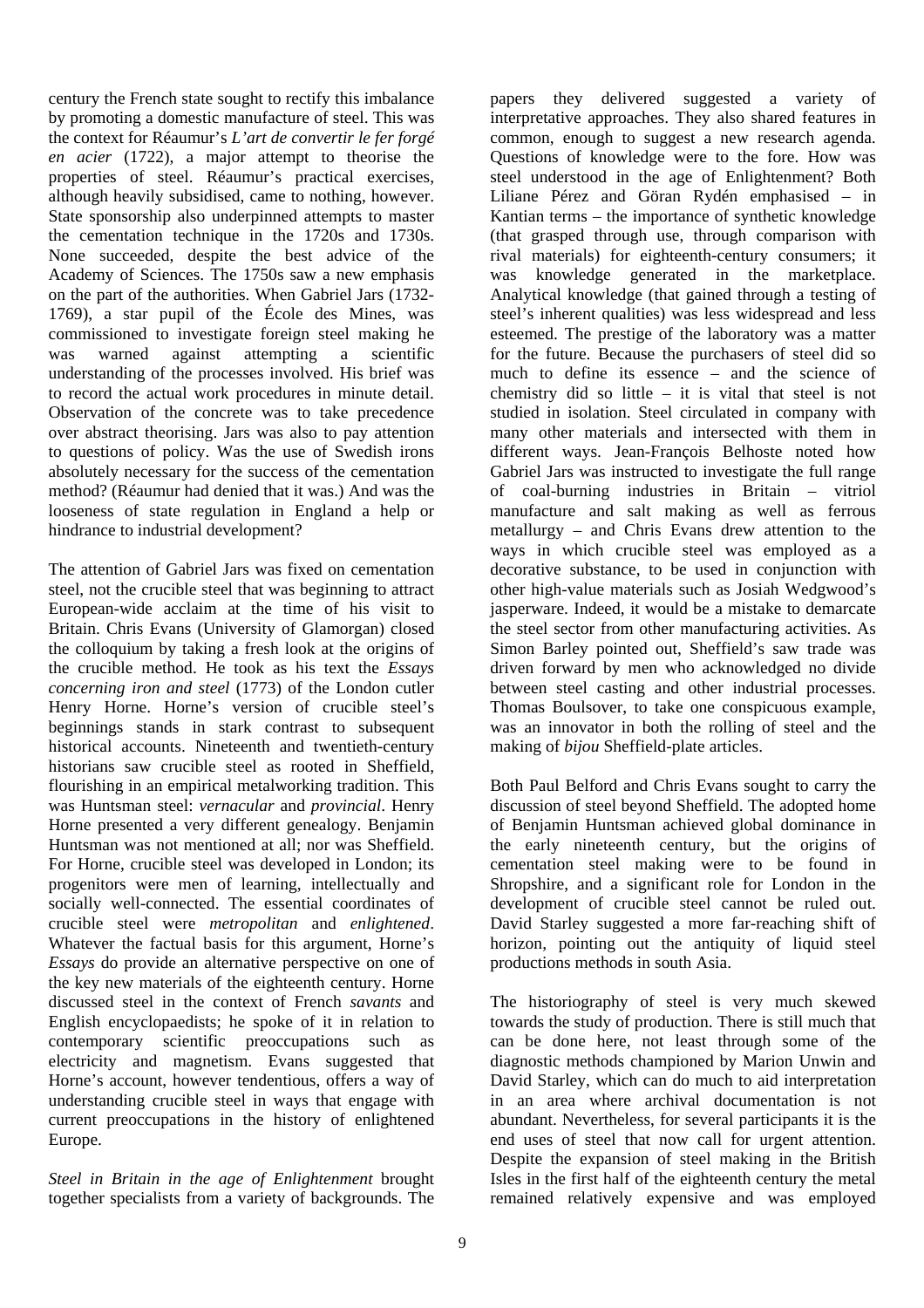sparingly. Chris Evans stressed the ornamental or prestige uses of crucible steel, although evidence from the archive of Joseph Wilson revealed that – on the river Porter at least – it was more likely to be found in scythes than fine razors. Even so, there is clearly scope for research on steel as a material ingredient in the intellectual and cultural practices of the Enlightenment. A programme that interweaves research on artisanal technique, systems of enlightened knowledge, and new methods of marketing in the eighteenth century has much to offer, both to those working in historical metallurgy and to those working on the culture of enlightenment.

The full text of some of the papers presented at this meeting are available on the internet. http://history.research.glam.ac.uk/steel/papers/

## **A Visit to the Almadén Mercury Mine, Spain**

*Paul Craddock* 

The mines are amongst the most famous in the world with a history of production of the pigments cinnabar and vermillion as well as metallic mercury going back at least to Roman times and continuing up to 2002 when the mines ceased production, at least for the foreseeable future. As with many old mines the world over they are now re-inventing themselves as heritage centres. At Almadén the mining and smelting operations have been restored by Fundación Almadén Francisco Javier de Villegas and an excellent Museum and Interpretation centre have just opened. Together these explain the story of the mining and production of mercury through the ages and as such have attracted considerable investment both from agencies within Spain as well as from the EU.

The mines are open every day except Mondays (as is common with Spanish museums and monuments) in May – September from 10.00 until 14.00 and then from 17.00 until 19.30 and October – April from 10.00 until 14.00 and then from 15.30 until 18.00. As the visit takes the form of a guided tour that lasts several hours, in practice this means being at the mine entrance at opening time either in the morning or the afternoon. The tours are normally conducted in Spanish, but some speak English, and the guide who led my party was very conscientious in providing an English summary at each stage in the tour.

The tour commences with a visit to the recently completed mine interpretation centre where various aspects of mining technology through the ages are explained. As elsewhere the texts are mainly in Spanish but the exhibits, photographs and visual aids are excellent, and for example, the problems of mine ventilation through the ages is explained as well as I have ever seen it done anywhere and are quite easy to follow. The display on pumping is centred on the installation of an atmospheric beam engine in 1787. The purchase of this engine from John Wilkinson's Bersham works is fully documented with the detailed costing dated December 29th 1786 at Broseley, Salop.

The underground tour is through the 17th- to 19thcentury workings and takes about an hour. Throughout its history it seems that the mercury ores were smelted on site. The visitor emerges from the mine in the area where until very recently the mercury was extracted and condensed and the plant is standing. Even more interesting is the sole surviving Aludel or Bustamante distillation furnace (See Figure). This process was developed in Spain and in the Spanish Americas in the 17th century and remained in use until the early 20th century. The sulphidic ores were heated in the tall chamber on the left in the illustration causing them to break down into mercury vapour and sulphur dioxide. The vapours then entered the long rows of ceramic vessels, which still retain their Arabic name of aludels in which the bulk of the mercury condensed. The vessels were only loosely joined and any mercury that escaped would collect in the central gutter. The spent gases of carbon and sulphur dioxides entered the tall chamber on the right where any remaining mercury would collect in the bottom whilst the gases exited at the top. These rows of sloping condensers are reminiscent of the earlier Islamic retorts used in Spain for the distillation of rose water as well as the later horizontal retort process for the condensation of zinc, developed in the early 19th century by the Abbé Dony. One wonders if there is any connection.



*Figure 1. The sole-surviving Bustamante furnace at Almadén for the smelting and collection of mercury in the aludels as illustrated* 

Both the mining and the smelting exposed the workers to dangerous levels of mercury and poisoning was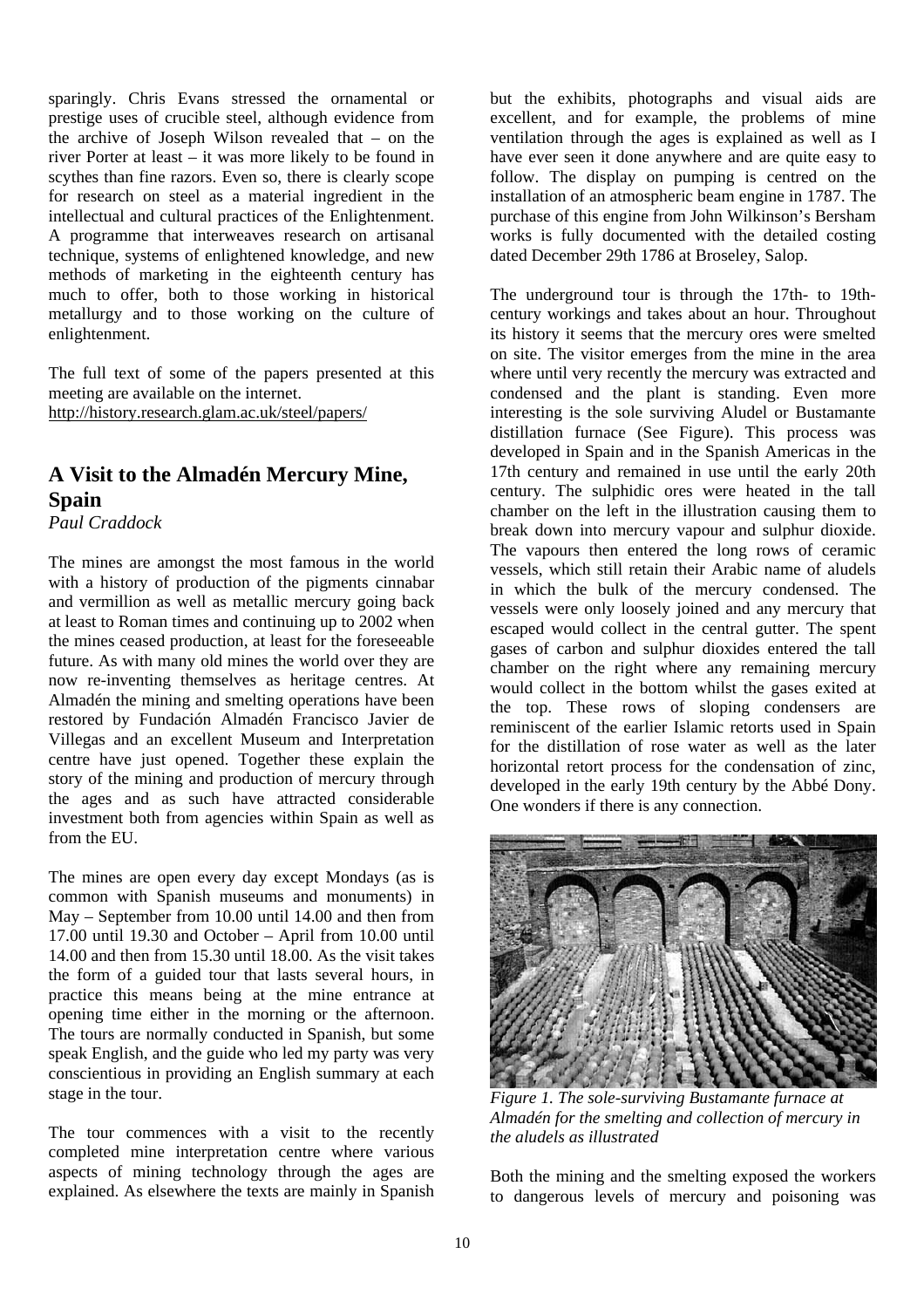common such that a hospital, the Real Hospitale de Mineros de San Raefaele, was built in the mid 18th century for the victims and continued in operation almost until the mines closed and is now a museum concentrating on health and environmental issues.

Although there must be considerable potential no archaeology seems to have been done to try and recover evidence of the earliest phases of the mining or smelting. Some Iberian bronze brooches dating back to the 3rd century BC have been found to be mercury gilded and the Greek author Theophrastus mentions Spanish cinnabar also in the 3rd century BC. Presumably Almadén or a mine in the immediate vicinity must have been the source. In Roman time the settlement was known as Saesapo (Celtic for the cave of the metals) and must have been of some importance as it had its own mint. The mines came into increasing prominence first when under Islamic control in the early medieval period (Almaden being Arabic for 'the mine'). Authors such as al Hamdani describe the use of mercury to extract gold from the crushed ore and silver from its smelting slags. Although these accounts were written in the Middle East it is likely that Almadén was providing the bulk of the mercury used in the Islamic world. In the mid 16th century the process of extracting silver minerals from the ore with a mixture of metallic mercury salt, vinegar, corrosive sublimate (mercuric sulphate) and verdigris (copper acetate) and was discovered. This was of enormous importance as the newly discovered silver sources in the Spanish Americas were often devoid of lead and remote from good charcoal resources such that conventional smelting was not feasible. To no small degree the silver wealth of Spain depended on the Almadén mercury. For several centuries Almadén was arguably the most important mine in Iberia and the mercury was sent from the mines at Almadén in large and heavily guarded convoys over the mountains and down to Seville and then across the Atlantic to the Americas.

Almadén is in the beautiful but remote hills that form the borders between the central but now depopulated regions of Extramadura and the Mancha. The roads are good, but getting there by public transport can be a problem. The nearest town of any size is over 100 km distant, although a trip from Madrid south through Toledo and Cordoba could easily take in Almadén. In fact there are daily buses running between Madrid and Cordoba that stop in Almadén. One needs to spend a full day to do justice to the main mine complex and the miners hospital and realistically this means staying in Almadén. Fortunately there are several good pensiones and small hotels and a variety of places to eat or buy food. There are several massive volumes on the official history of the mines, and an excellent book on the arrival and installation of the steam engine, but little in the way of short guide books. However there is an excellent web site in English (Google Mayasa and you are there) which gives a potted history and everything about the visitor centre and museum except where they actually are. Also there are no signs at the mine to indicate the entrance for visitors. However this is not actually a problem. Almadén is a small place and is dominated by the modern headstock. Head for that and you have arrived.

## **HMS Annual Conference 2008**

*Metals in Musical Instruments* 

The 2008 HMS Conference (Metals in Musical Instruments) will be held in Oxford, 12–14 September. Accommodation has been arranged in Wadham College, with a bar extension. The conference will be based in the Holywell Music Rooms where there will be a harpsichord recital and talk by Steven Devine. Saturday will have a full morning of lectures. On Saturday afternoon we will visit the Bate Collection of Historical Musical Instruments, where some of the instruments will be available to us to 'play' if we wish. We shall also visit the gamelan at the Pitt Rivers Museum, the Museum of the History of Science and the Ashmolean Museum. Crispian Steele-Perkins will give a recital and talk on brass instruments on Saturday evening. He will be accompanied by Steven Devine. Sunday morning will start with member's contributions and continue with a further lecture session.

The full residential fee including the conference fee will be £235 and the conference fee for those organising their own accommodation will be £75. This includes admission to both recitals. A £10 discount is available to HMS members, and a further £10 discount to those booking before April 30th 2008. If you have any queries, or would like to know more about the conference, please contact Eddie Birch on 01226 370331 or email mejbirch@aol.com. Offers of papers should be made to Louise Bacon at lbacon@horniman.ac.uk.

## **19th-century Ferrous Metallurgy**

HMS Archaeology committee Spring workshop Sheffield, 18th April 2008.

The spring workshop provides a forum to discuss recent and ongoing investigations into all aspects of archaeometallurgy. This year, the theme is 19th-century ironmaking. The development of coke blast furnaces into the early 19th century is quite well understood, but what about the archaeology and archaeometallurgy of hot blast, and particularly the massive 19th century